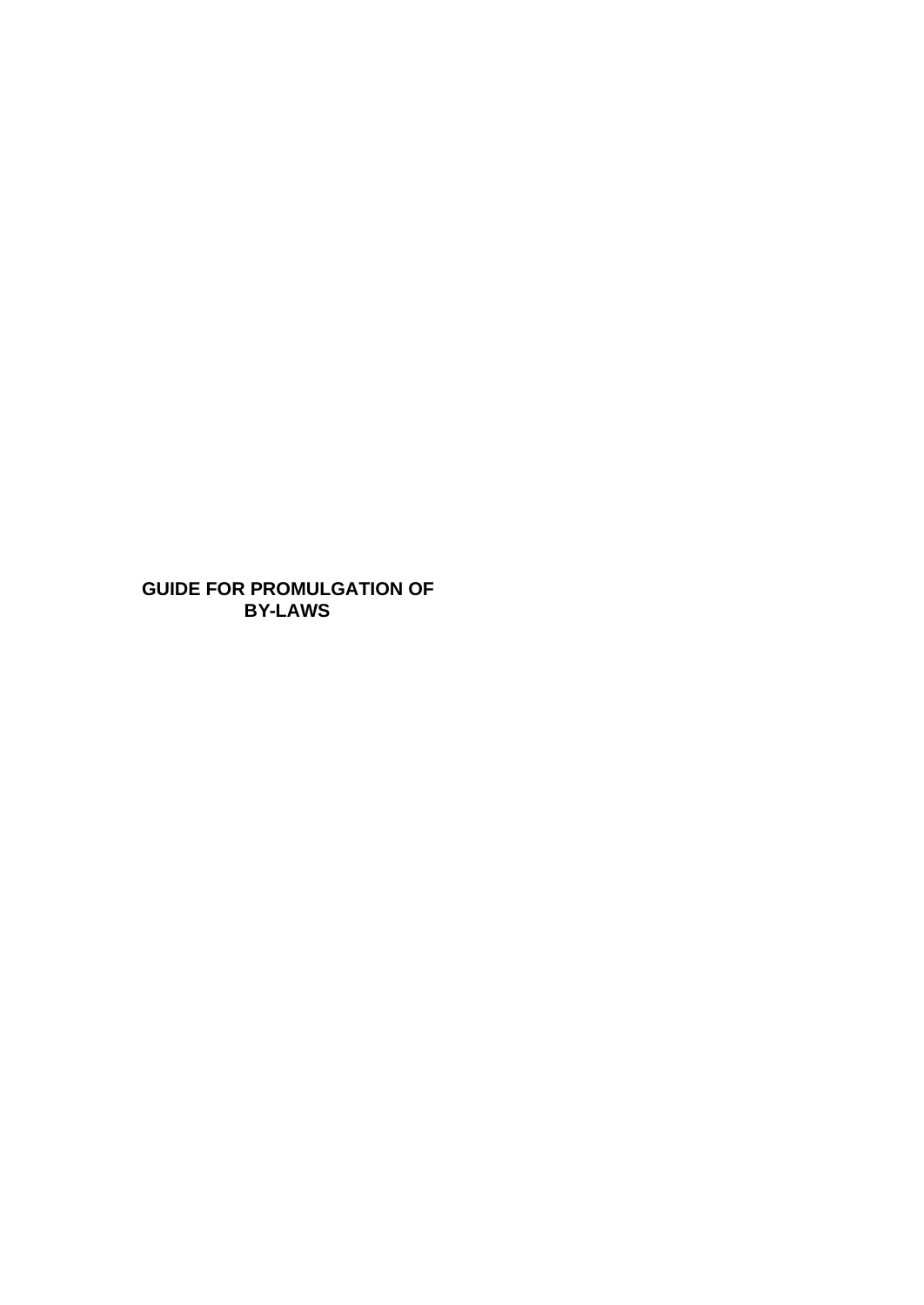### **What is the Purpose of this Guide?**

The purpose of the guide is to provide guidance to and assist municipalities in drafting and promulgating by -laws.

## **Who is this Guide for?**

This Guide is primarily for councillors and officials of district and local municipalities.

### **What is covered in this Guide?**

The Guide contains

- Guidance on the need for by-laws and the structuring of by -laws;
- Guidance on what must be included in by-laws;
- Guidance on the legislative processes regulating the making of by-laws;
- Guidance on the Municipal Code, and
- Further assistance

## **How should the draft By-laws published on the Local Government and Housing website be used?**

The draft by-laws published on the Local Government and Housing website are comprehensive.

A municipality may choose which draft bylaws or a combination of draft by-laws it needs.

The municipality must in a by-law select the appropriate sections and amend other sections to suit its needs.

A draft by-laws on the website should not be used as is, without at least a detailed assessment of which sections thereof is appropriate in the local circumstances.

By-laws give effect to municipal policies.

The draft By-laws published on the Local Government and Housing website must therefore be used together with the relevant Council policy.

#### **INTRODUCTION**

#### **What are By-laws?**

By making by-laws, a municipality exercise its original legislative authority as conferred by the Constitution of the Republic of South Africa Act 108 of 1996.

By-laws are the legislation of a municipality, similar to the legislation made by the National and Provincial Governments. However, any by-laws that conflict with national or provincial legislation are invalid.

By-laws are intended to give effect to and regulate the policies of a municipality.

The promulgation of regulations by a municipality in terms of a by-law is not possible. The Constitution and the The Constitution and the Municipal Systems Act recognise by-laws as the only instrument through which a municipality exercises its legislative authority. Where a municipality wish to impose or provide for additional requirements or obligations other than those specified in the by-laws the most effective way to do so is to create enabling provisions in the by -laws that allow the municipality to impose conditions on granting approvals, to issue notices for compliance with the by-laws and to determine matters by way of public notice.

By-laws are, as stated above the legislative instrument through which a municipality gives effect to its policies and are critical instruments in ensuring the municipality's sustainability.

By-laws set out the relationship between the municipality, its service providers and consumers. By-laws should provide clarity in respect of the rights and responsibilities of the municipality, its service providers and consumers.

By-laws are also a regulatory instrument against which a municipality can monitor its own performance or that of its service providers.

### **Who makes, implement and complies with By-laws?**

The Municipal Council (at a full council meeting) makes by-laws. The municipality (officials) or appointed service providers of the municipality implements by-laws.

## **Provincial Legislation**

In making by-laws it is further important to assess if there are provincial legislation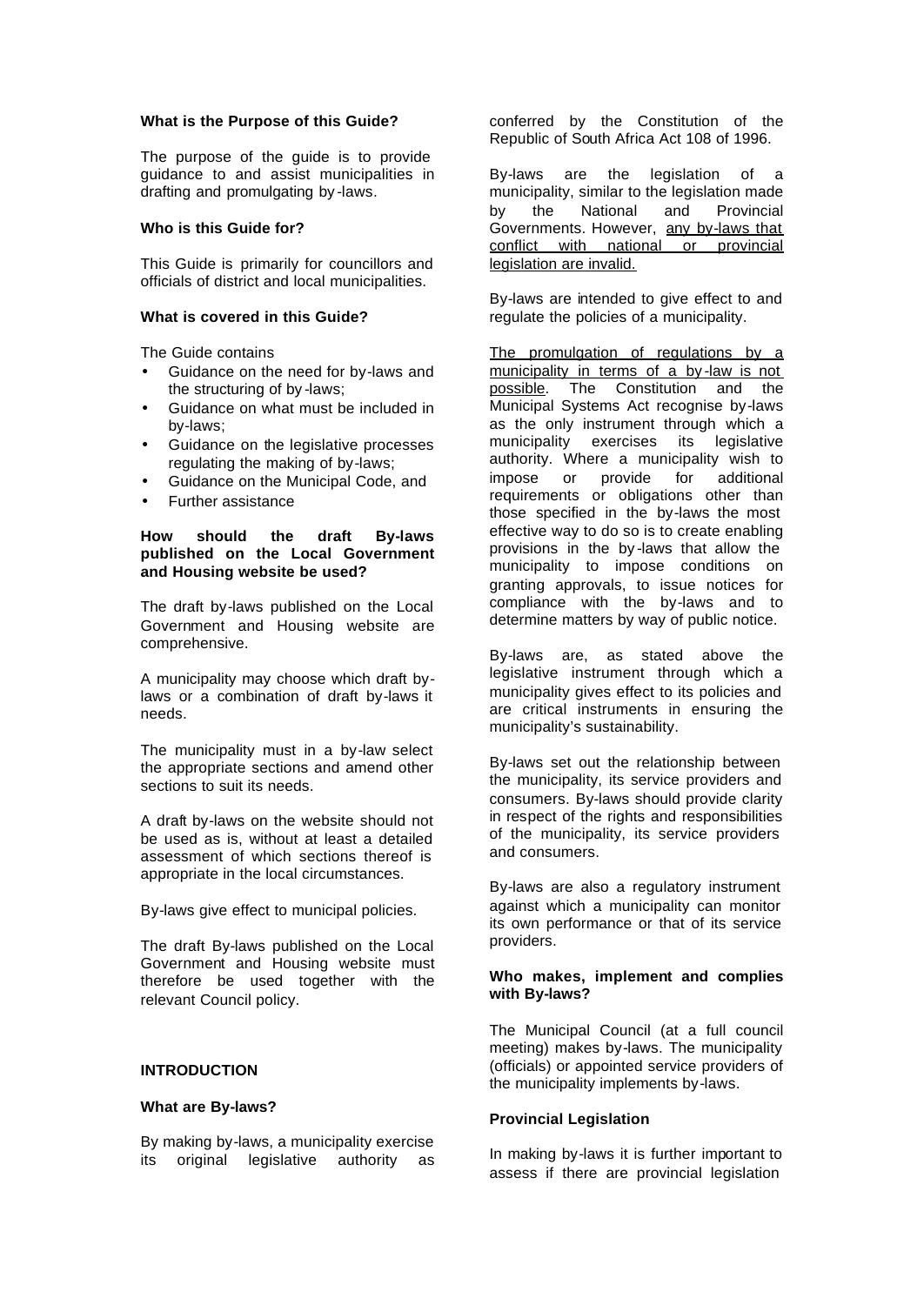that may prescribe matters to be addressed in tariff or credit control and debt collection by -laws.

**THE LEGISLATIVE PROCESSES REGULATING THE MAKING OF BY-LAWS**

**Which Legislation Regulates the Making of By -laws?**

**The Constitution of the Republic of South Africa** 

Section 156(2) of the Constitution states that: -

A municipality may make and administer by -laws for the effective administration of matters that it has the right to administer.

### **Municipal Systems Act**

The Municipal Systems Act in sections 12 and 13 sets out the processes that must be followed when a municipality makes by laws.

What does the Municipal Systems Act say?

- What does Publication and Community Consultation mean?
- The Act does not define published or public comment.

The following process is therefore recommended in terms of section 21 and 21A of the Act:

That: -

- The draft by-laws (and the official languages in which the notice calling for public comment should be published, if the Municipal Council has not done so already) be approved for consultation by resolution of the Municipal Council;
- The Notice calling for public comment is published in the official languages determined by the Municipal Council. The notice calling for public comment must include a statement: -
	- Stating what is addressed in the by -laws published for comment;
	- ß Inviting the public to submit written comments in connection with the draft by -

laws before or on a specified date or within a specified period;

- To whom and how comments should be submitted (postal and physical address, fax number and e -mail address);
- That copies of the draft bylaws may be obtained from the office of the Municipal Manager against payment of a nominal fee;
- That the draft by -laws are available for inspection at the offices, the satellite offices and library of the municipality every weekday between the hours of 8:00 and 16:00;
- That the draft by -laws are available for inspection on the official website of the municipality if it is in existence (include website address);
- That members of the community that cannot read or write may visit the municipality's offices (name of official to be specified) during the above office hours where assistance will be provided in transcribing their comments or representations;
- That members of the community that wish to have the draft by -laws explained to them in a different language, may visit the municipality's offices (name of official to be specified) during the above office hours where assistance will be provided;
- The notice calling for public comment be published for public comment in the Provincial Gazette for a period of at least 14 (fourteen) calendar days;
- The same notice as published in the provincial gazette, is published in the local newspapers or, if the municipality has determined a newspaper or newspapers of record, in such newspaper or newspapers;
- Radio broadcasts covering the area of the municipality informs the community of the proposed by -laws and provide information on where the by -